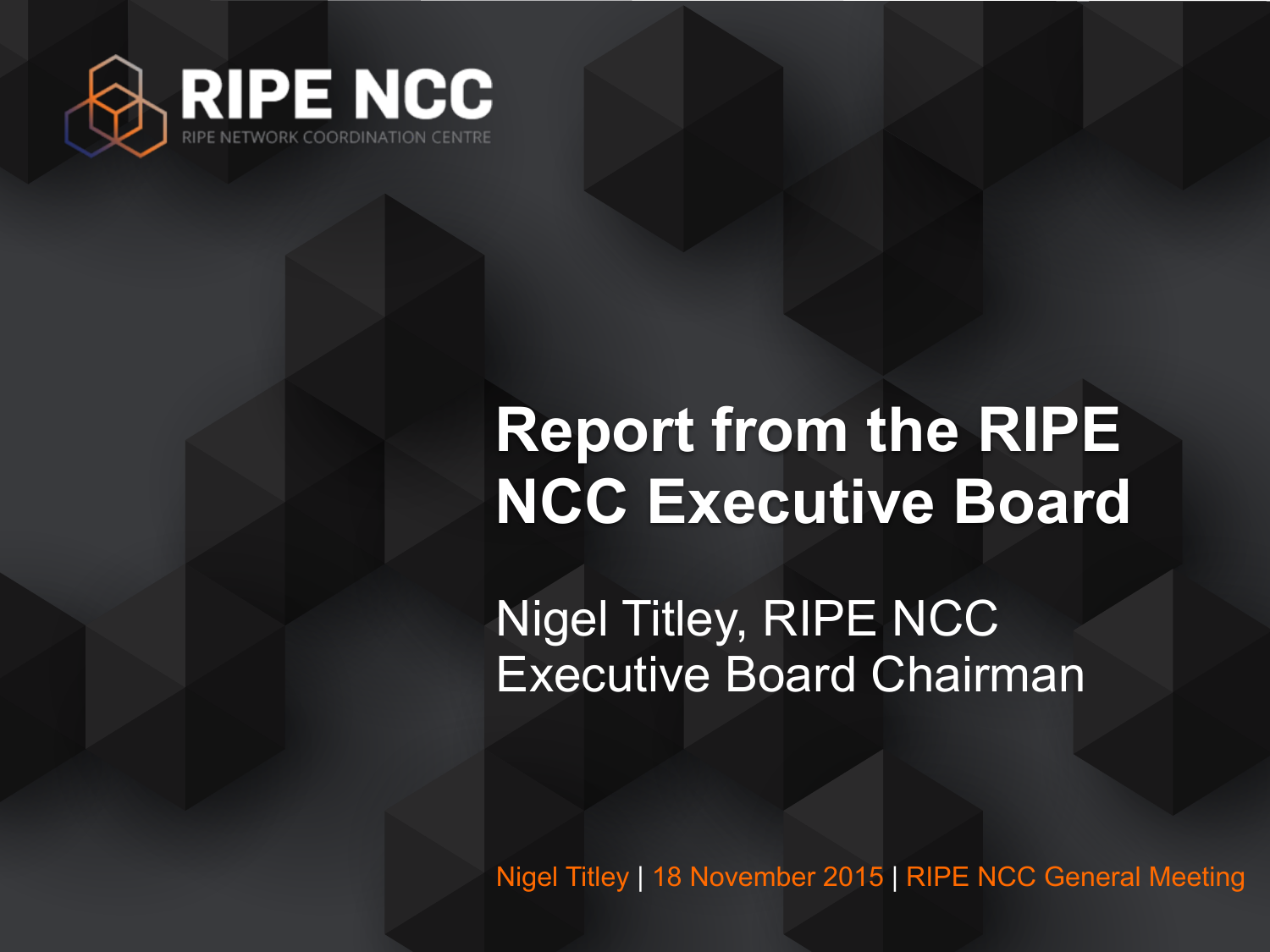#### **Executive Board Members**



- Executive Board members:
	- Nigel Titley (Chairman)
	- Remco van Mook (Treasurer)
	- Christian Kaufmann (Secretary)
	- Dmitry Burkov (ICANN Liaison)
	- Maria Häll (Academic Liaison)
	- Salam Yamout (Government Liaison)
	- János Zsakó (Member)
- Academic and Government Liaisons are new titles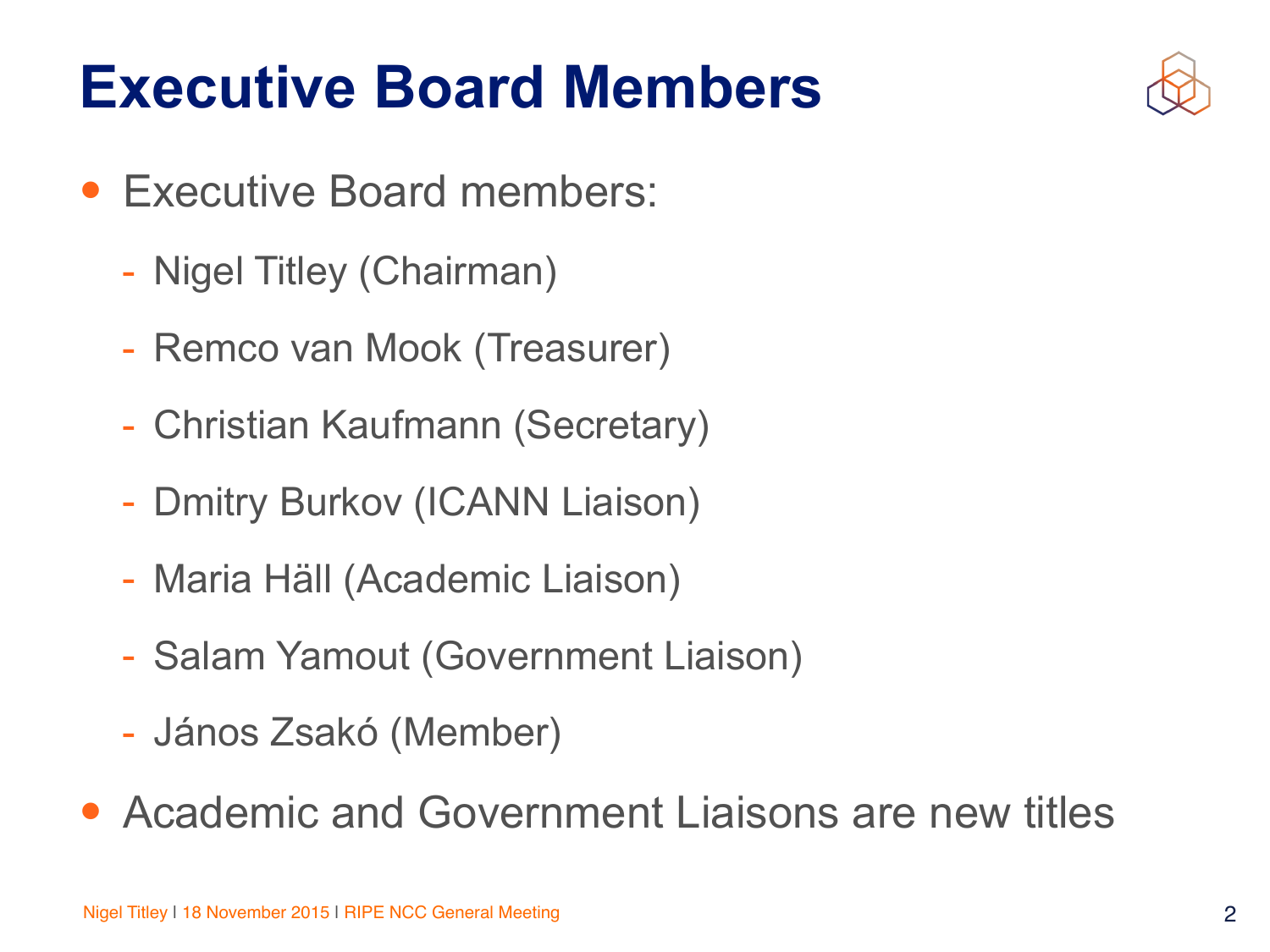### **Executive Board Meetings**



- Executive Board meetings since last GM
	- 16 June 2015
	- 2 October 2015
- The minutes of all Board meetings are published after every meeting
- A summary of the decisions made are also published for members
- The Board welcomes comments on the minutes to help with discussion, preferably via [members-discuss@ripe.net](mailto:members-discuss@ripe.net)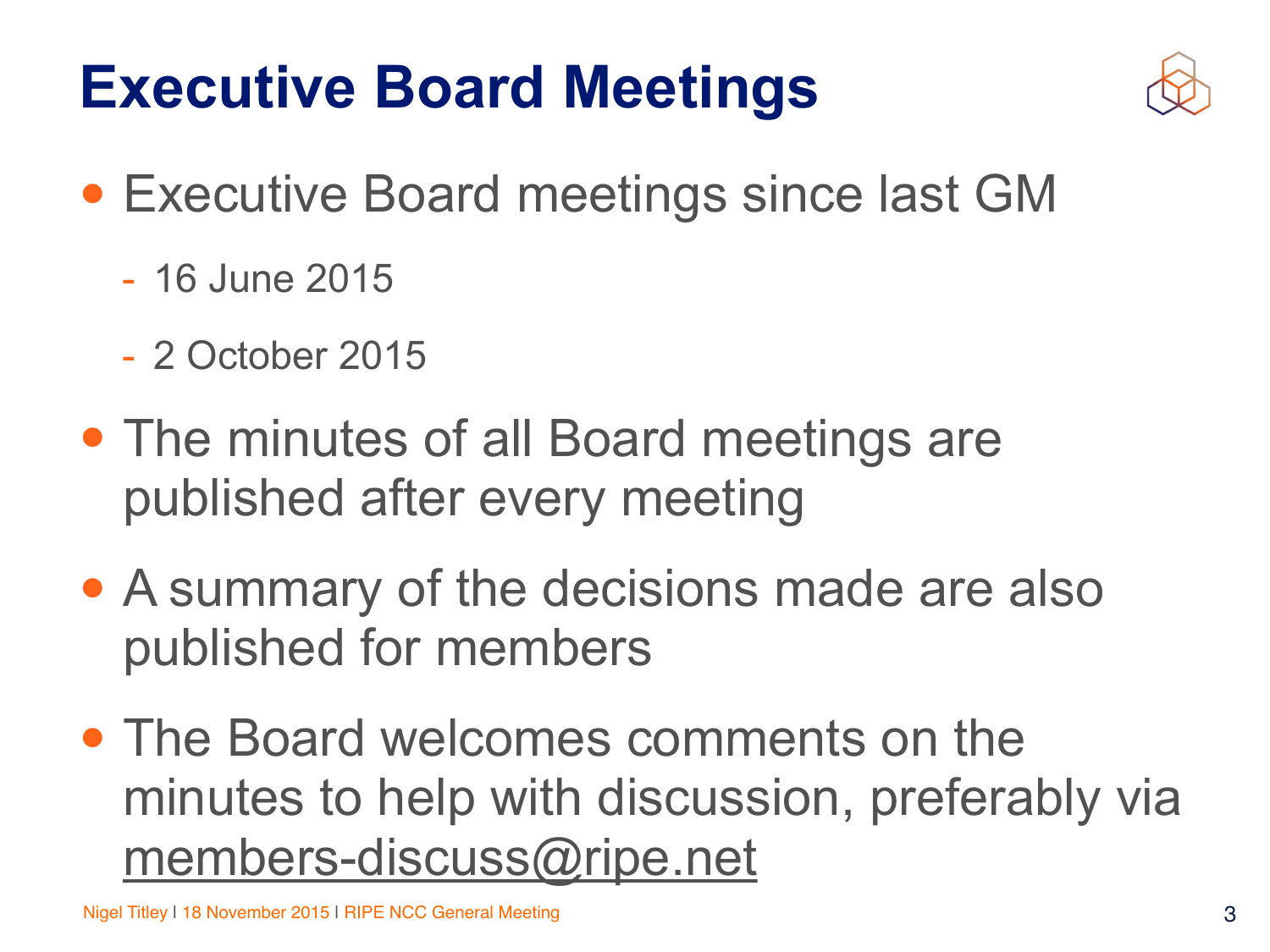### **Executive Board Meeting June**



- Approved RIPE NCC drafting the document on the RIR Stability Fund
- Discussed ISOC proposal on IETF Endowment Fund
- Asked RIPE NCC to draft amended Arbitration Procedure (members vote on this today)
- Requested that the RIPE NCC analyse its membership base to prepare for future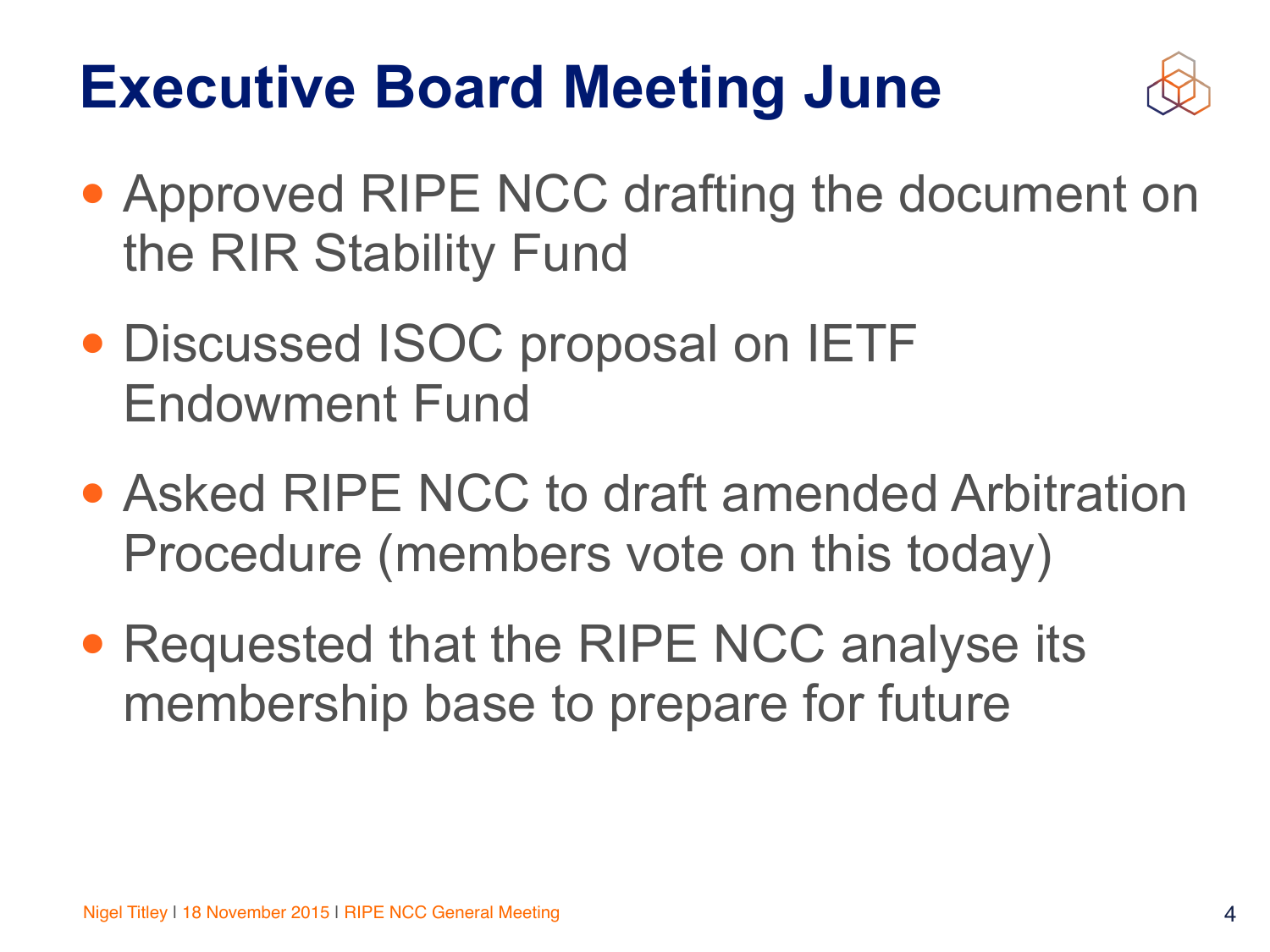## **Executive Board Meeting October**



- Discussed engagement with membership in all parts of the service region
- Reviewed a financial stress test and concluded that the reserves met a worst-case scenario
- Approved Updated Due Diligence Document; Updated Arbitration Procedure; Inter-RIR transfer templates
- Agreed to hold another strategy meeting with Senior Management in 2016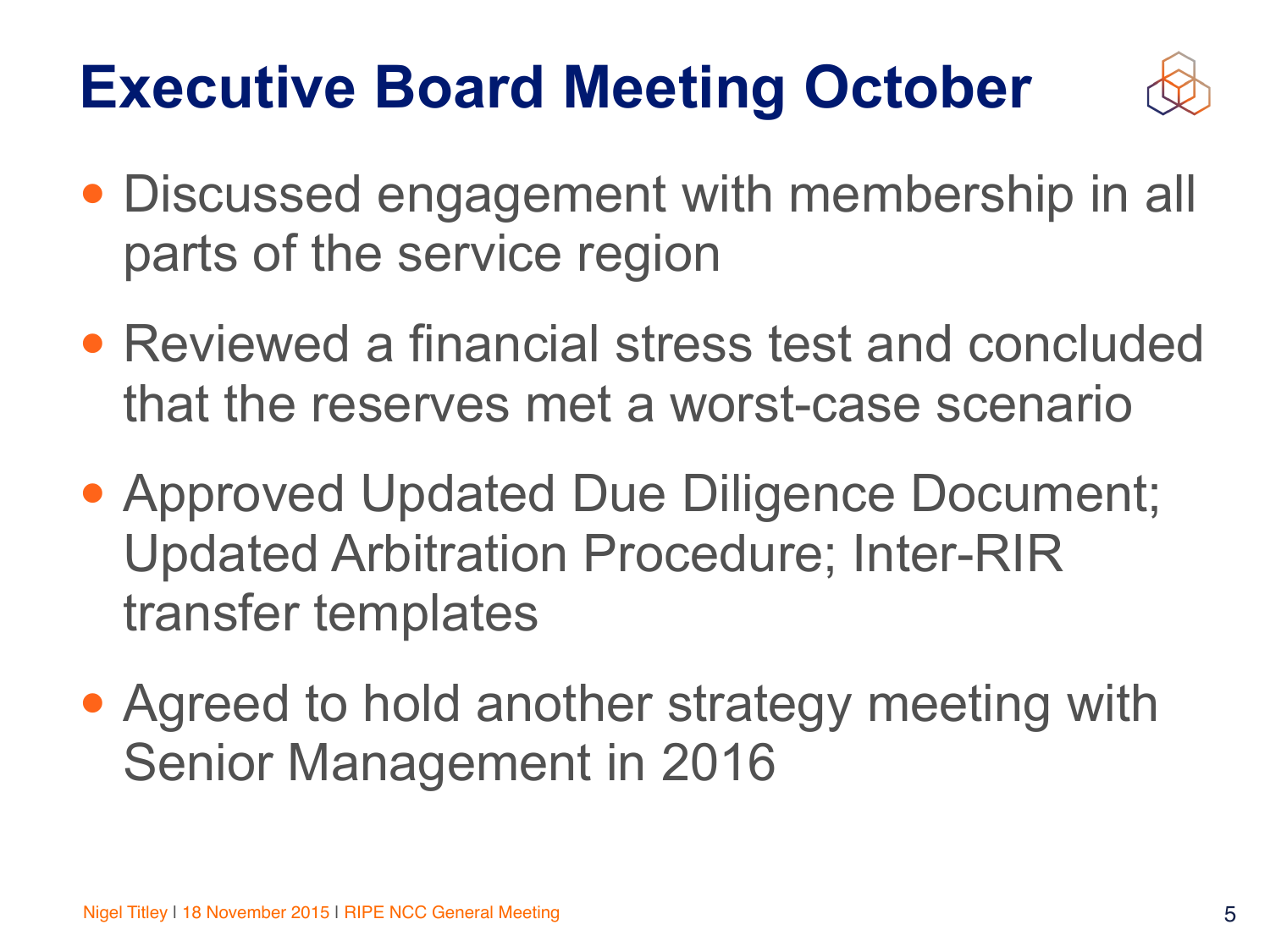### **Corporate Governance Review**



- The Board discussed a review of the RIPE NCC's corporate governance by a third party
- No major concerns were raised
- The Board noted two points:
	- Term limits for Board members
	- Use of the term "Executive Board" when the Board does not have "executive" functions
- The Board decided not to make changes at this time, although the members' input is of course welcome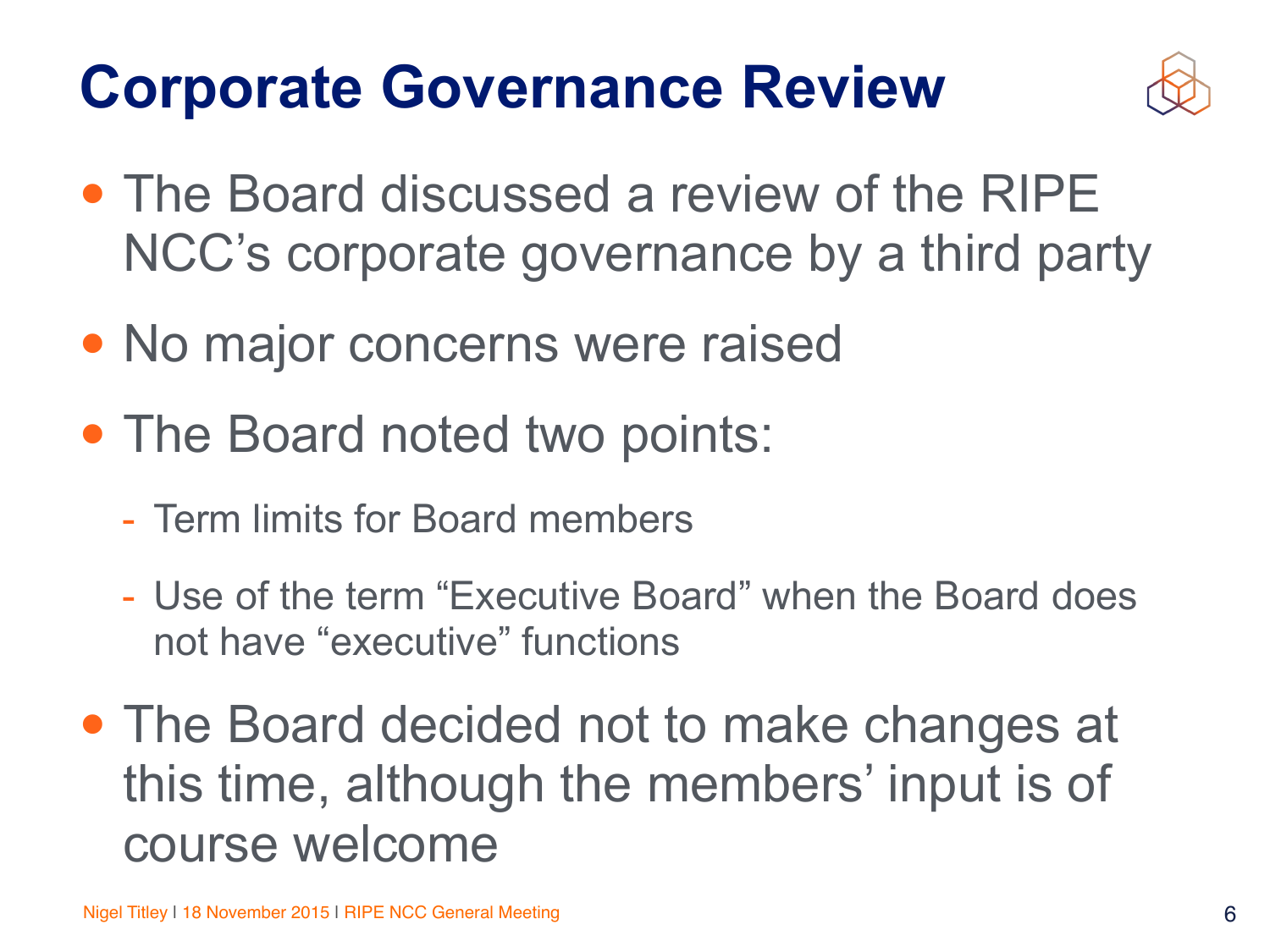### **RIPE NCC Surplus 2015**



- The Board is pleased that members will have control over the RIPE NCC surplus
- It also acts as a good mechanism to correct for budgetary predictions made early in 2014
- This annual resolution means that there will be no addition of the fiscal surplus to the RIPE NCC reserves without the members' approval
- The Board feels that the reserves are adequate to support a redistribution of the surplus
- The members will vote on resolution at this GM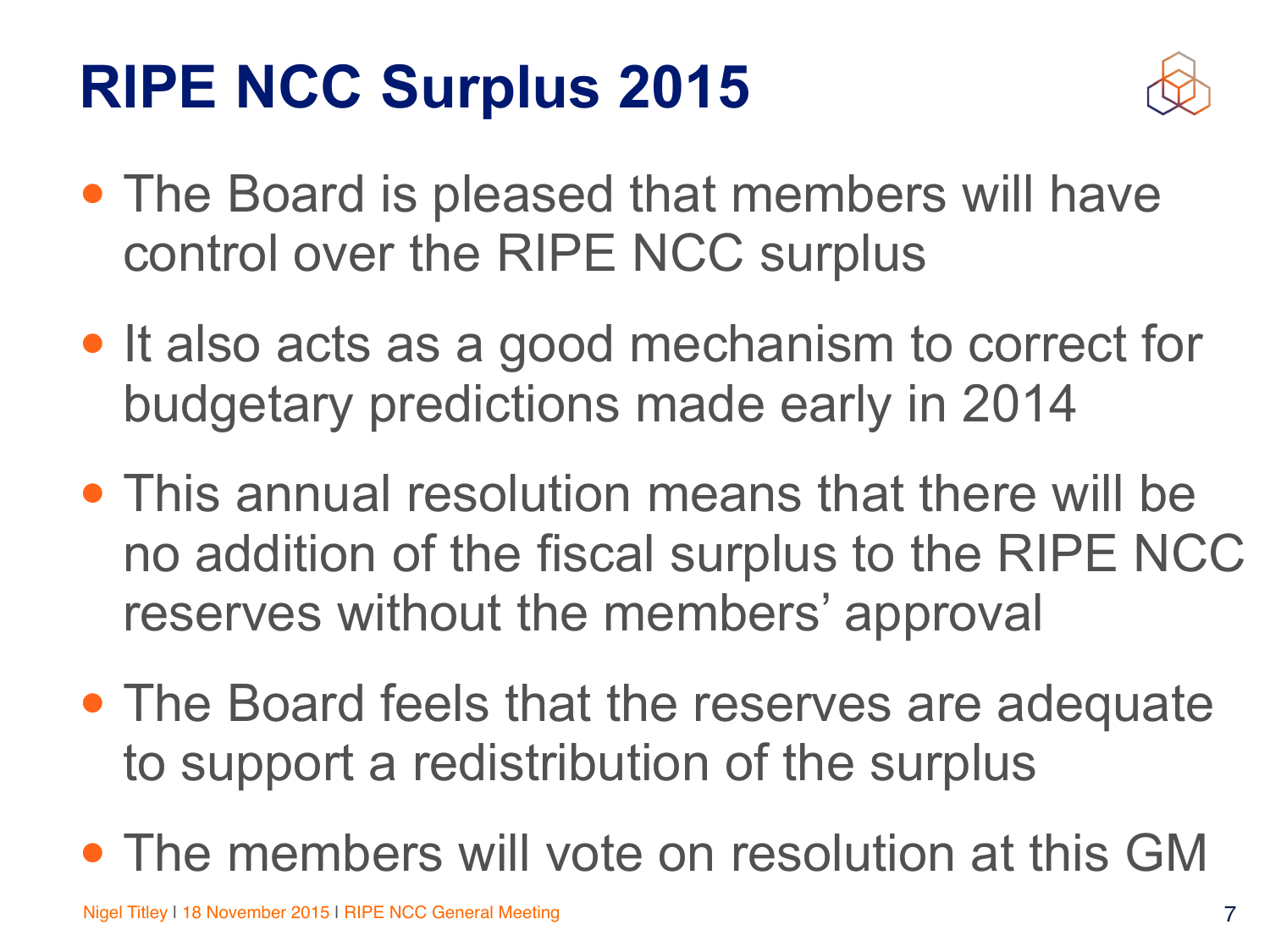# **Ongoing Work**



- Finalising the Draft Activity Plan and Budget 2016
- IANA stewardship transition process
- Continuity of services to all RIPE NCC members
- Supervision and coordination with RIPE NCC management
- Engaging with membership and community
- Liaison and cooperation with other RIR boards
- Representing the RIPE NCC externally

Nigel Titley | 18 November 2015 | RIPE NCC General Meeting 8 | Second 1 November 2015 | RIPE NCC General Meeting 8 | Second 1 November 2015 | RIPE NCC General Meeting 8 | Second 1 November 2015 | RIPE NCC General Meeting 8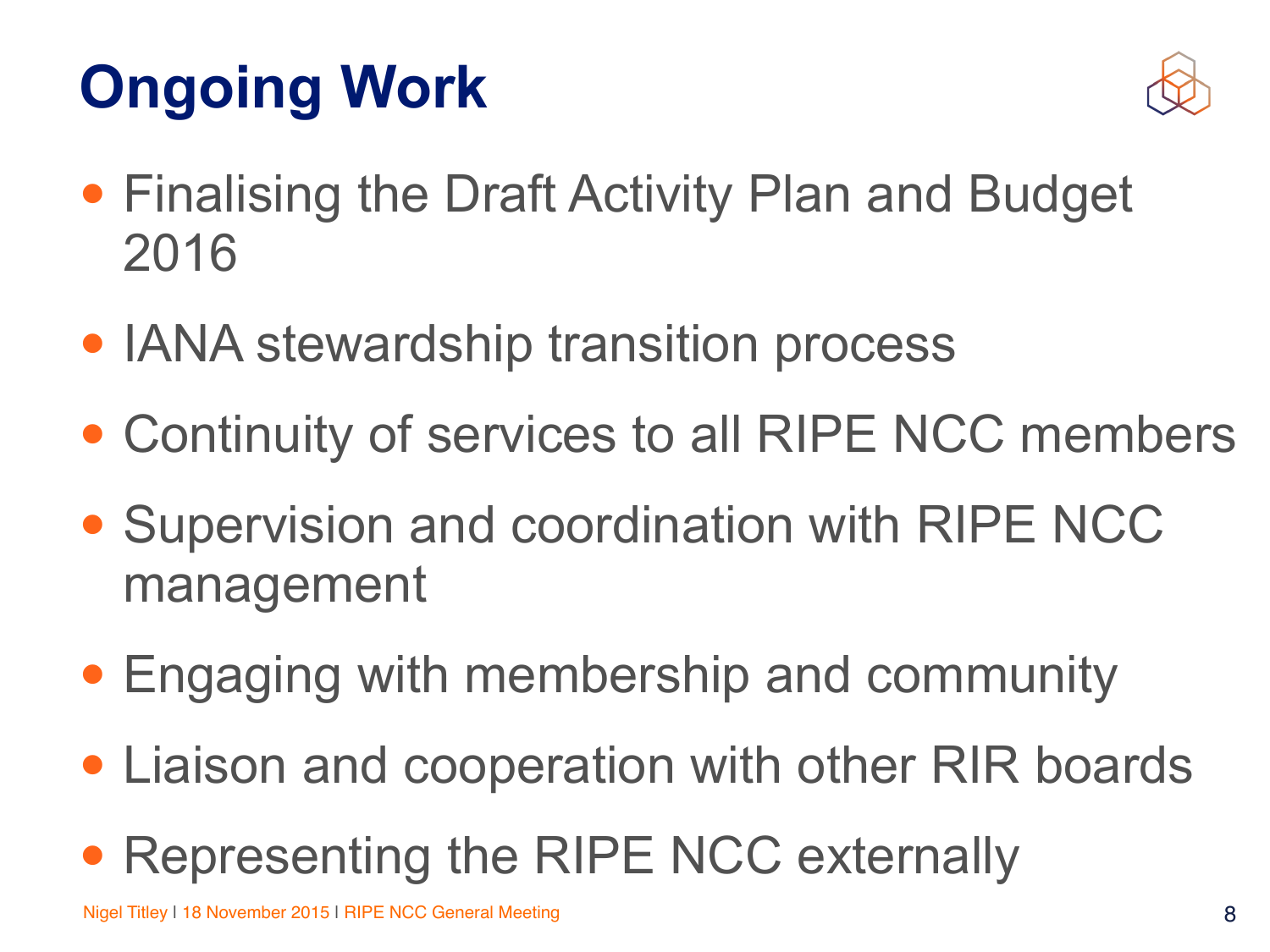#### **IETF Endowment Fund**



- The IETF is a core part of the global technical community and the RIPE community
- The IETF is looking for long-term, sustainable funding for its development and evolution (see Jari's presentation in RIPE NCC Services WG)
- The Board sees the importance of this initiative and believes that the RIPE NCC is in a position to donate EUR 1 million from the reserves
- Naturally, the Board will not commit to this without member support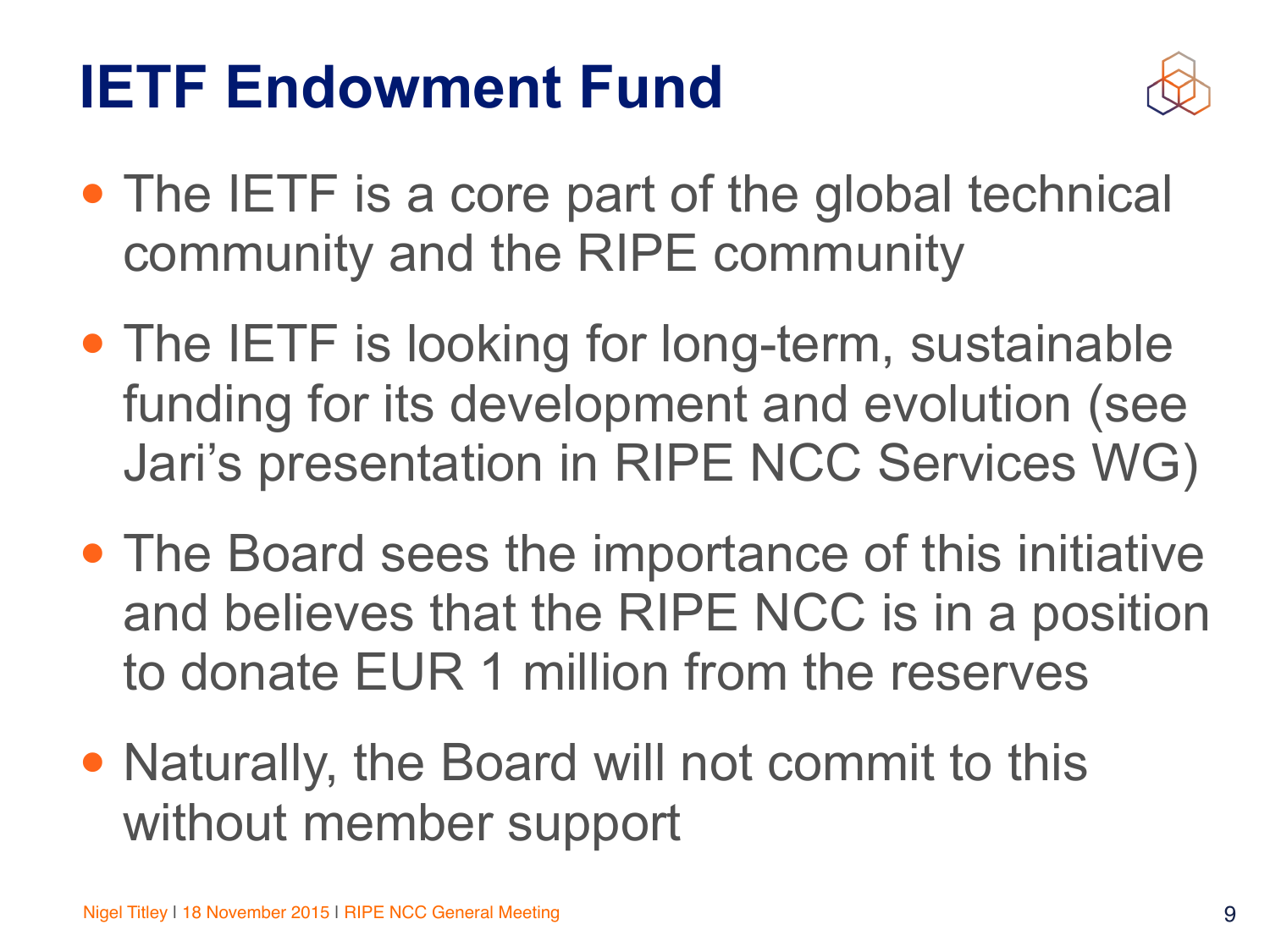### **Help the Board with its Work**



- The Board needs to know that it is doing its job effectively and is meeting your needs
- Let us know what you think:
	- Now at the GM
	- On the [members-discuss@ripe.net](mailto:members-discuss@ripe.net) mailing list, to involve us in discussion with all members
	- Informally at meetings and events
	- Through feedback to the RIPE NCC, which is reported to us (member lunches are proving very effective)
	- Email us directly at [exec-board@ripe.net](mailto:exec-board@ripe.net)